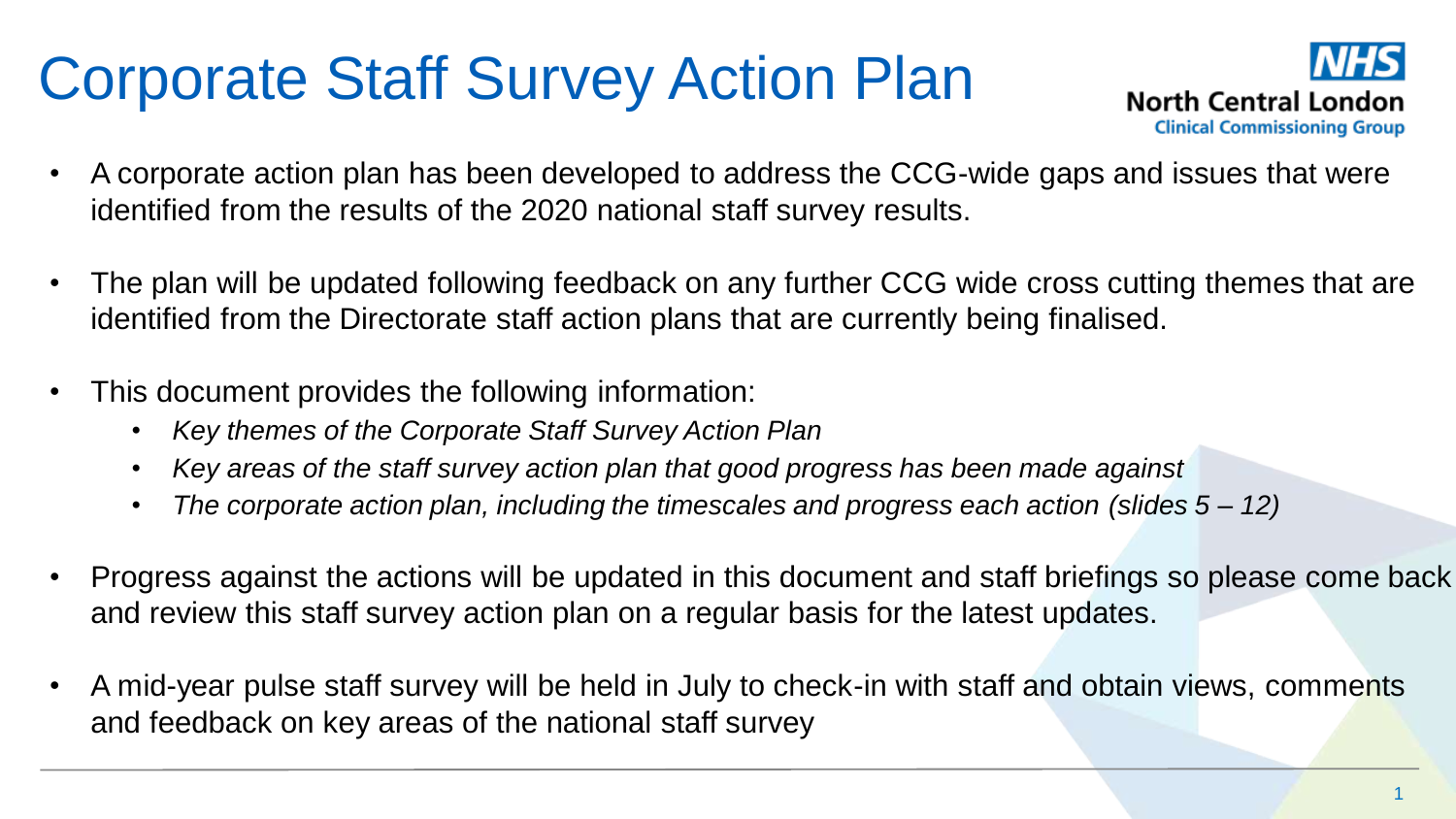## Corporate Staff Survey Action Plan



The corporate action plan, including the timescales and progress each action have been grouped into the following themes:

- $\triangleright$  Greater understanding of work responsibilities/team objectives and priorities
- $\triangleright$  Adequate supplies, materials and equipment to do work
- $\triangleright$  Effective appraisal discussions with staff
- $\triangleright$  Learning and Development for all staff
- Publicise and communicate members of the Executive Management Team/Strengthen communication between senior management and staff
- $\triangleright$  Development and roll out of essential skills for manager programme to strengthen line management capability and support to staff
- $\triangleright$  Creating a culture and environment that is free from bullying, harassment and discrimination
- $\triangleright$  Health and Wellness Programme
- $\triangleright$  Strengthen career progression opportunities for staff
- Creating a culture and environment in which staff feel safe to raise concerns
- Establish and publicise corporate values, vision and priorities
- $\triangleright$  Embed CCG values
- Communicating and keeping staff up to date with information, updates and changes across the CCG
- Collate information on staff experiences to support recruitment and retention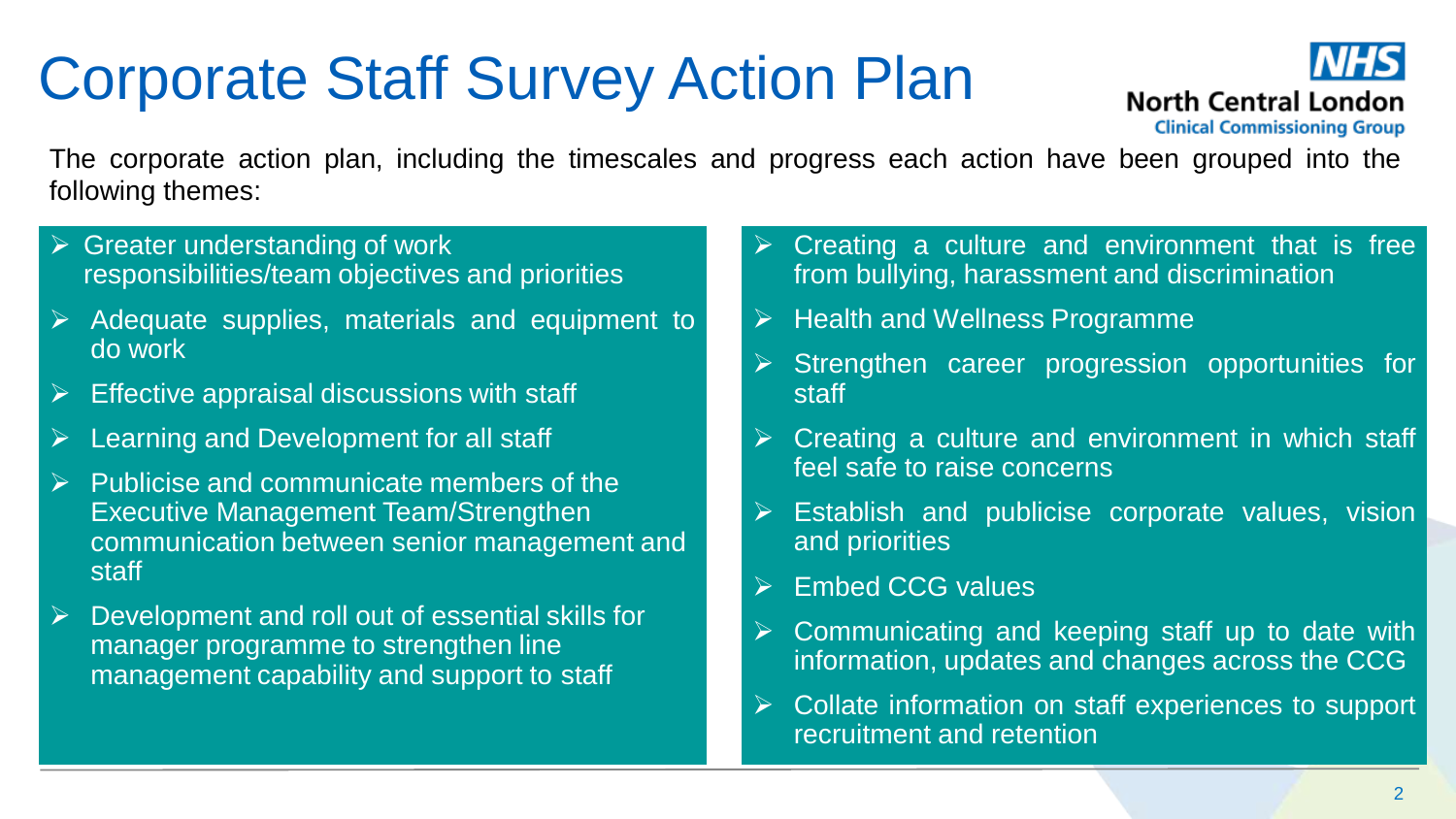## Corporate Staff Survey Action Plan – Key Highlights



The corporate plan shows the successful progression against a number of key activities including:

- $\checkmark$  Development and publication of the 'How we Work' document that describes how the CCG will function and deliver the CCG's priorities for 2021-2022.
- $\checkmark$  Publicising the requirement for all staff to have appraisals and the provision of a quick reference guide, bite-size learning sessions and drop-in sessions with the HR Team.
- $\checkmark$  The first 'In Conversation' event held with all staff and the next event is scheduled to take place on 22 July 2021.
- $\checkmark$  'Ask EMT' drop-in sessions have been scheduled to allow staff to meet and directly ask Executive Directors questions
- $\checkmark$  Establishing and publicising CCG values that create a more inclusive culture and set standards of how to treat one another. Work is underway to embed the values in our everyday work and practices
- $\checkmark$  The campaign to recruit to Mental Health and Wellbeing Champions and Speak Up Guardians was launched in early June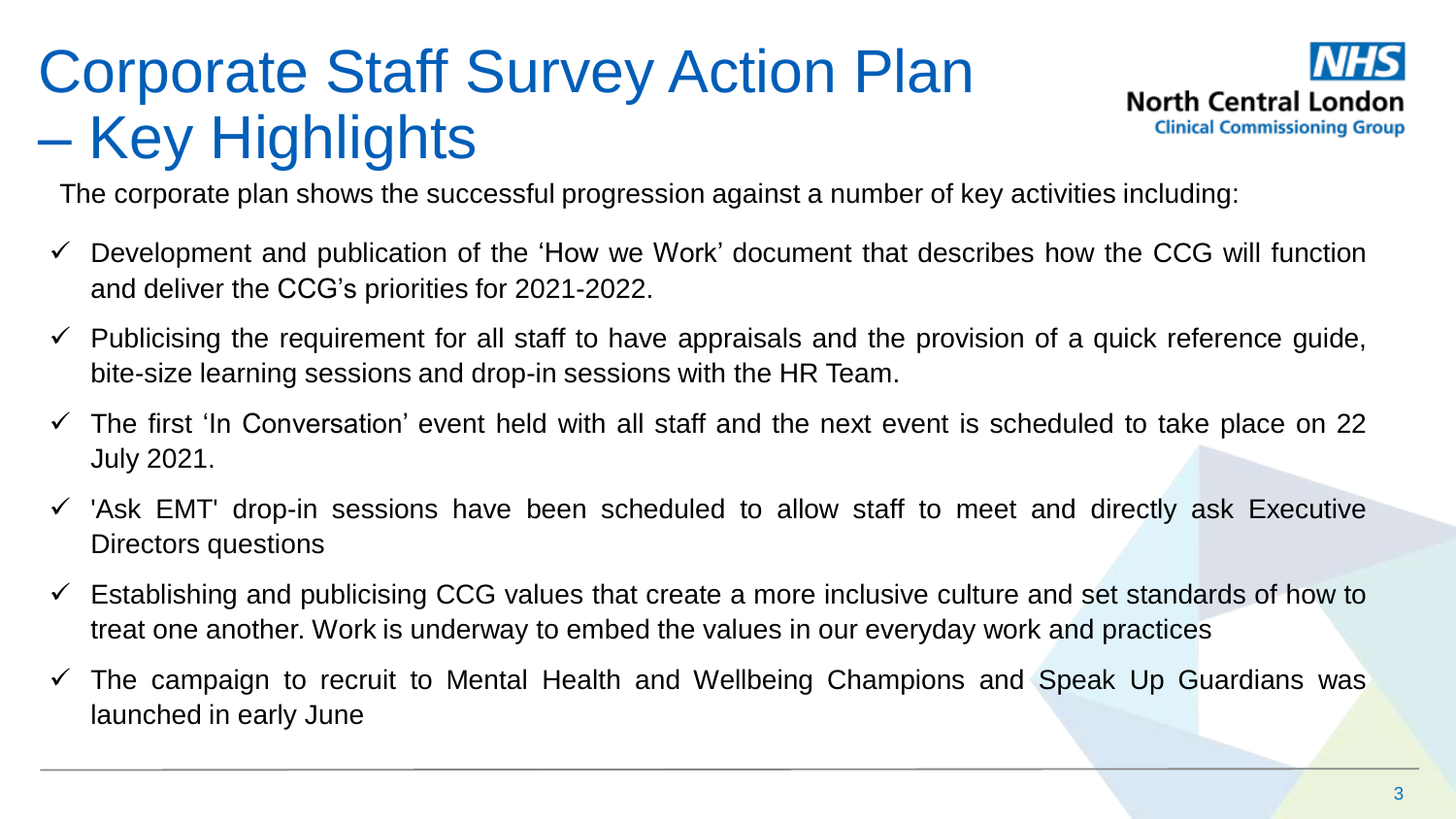

### Corporate Staff **Survey Action** Plan

*June 2021*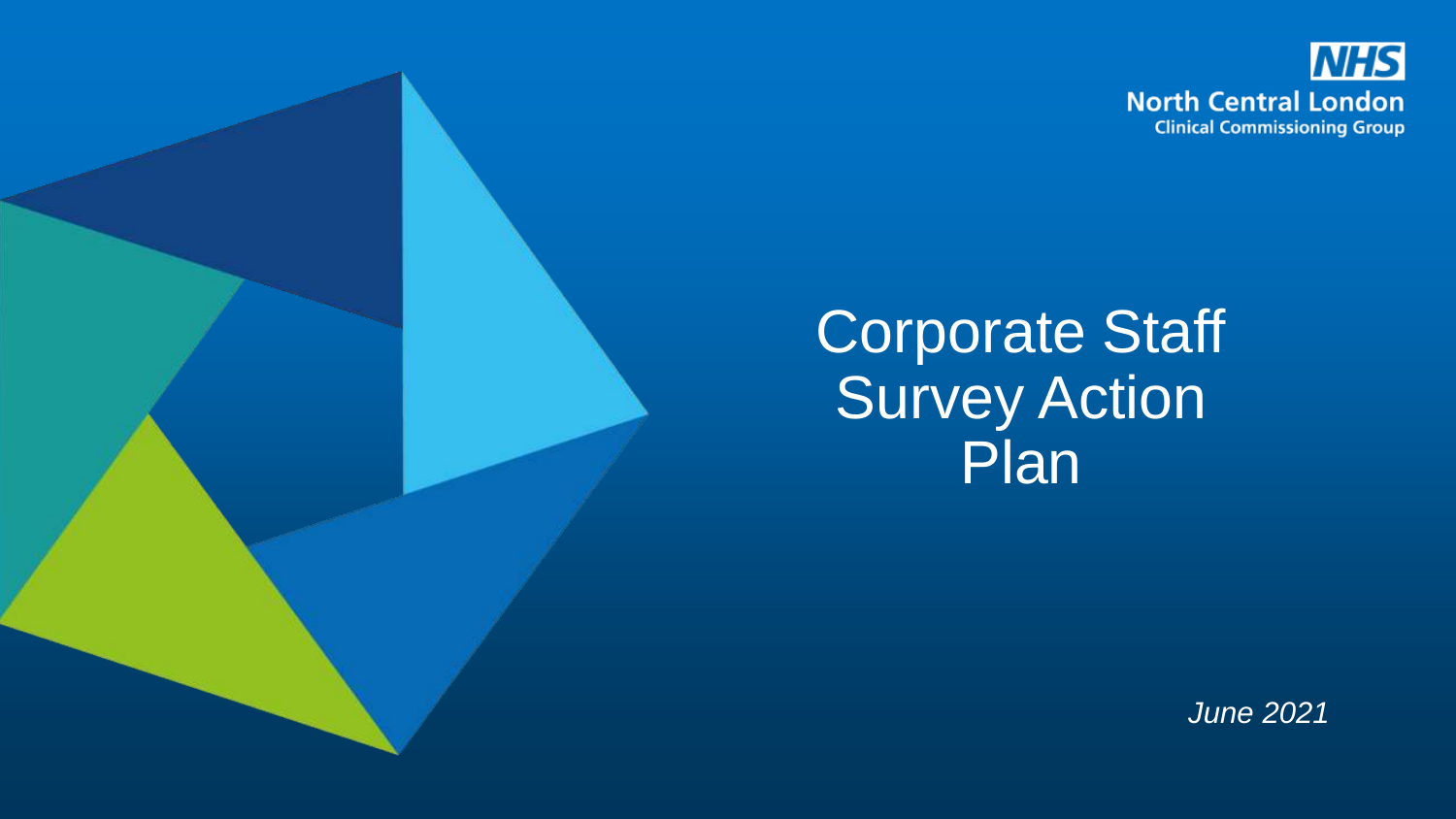### Your Job

### **NHS North Central London Clinical Commissioning Group**

| <b>Area requiring Improvement</b>                                                   | <b>Brief Description of Action</b>                                                                                                                                                             | <b>Start Date</b>   | <b>Expected End Date</b> | <b>Owner/Lead</b>                                                                                                    | <b>Status</b>      |
|-------------------------------------------------------------------------------------|------------------------------------------------------------------------------------------------------------------------------------------------------------------------------------------------|---------------------|--------------------------|----------------------------------------------------------------------------------------------------------------------|--------------------|
| Greater understanding of work<br>responsibilities/team objectives and<br>priorities | Communicate and publicise CCG<br>corporate priorities for 2021-2022 to all<br>staff                                                                                                            | 01 May 2021         | 19 May 2021              | <b>Executive Management</b><br>Team                                                                                  | <b>Complete</b>    |
|                                                                                     | Develop and communicate the operating<br>model and 'How we work' document that<br>describes how the CCG will function to<br>deliver the priorities in 2021-2022.                               | 01 February<br>2021 | 19 May 2021              | <b>Executive Director of</b><br>Borough<br>Partnerships/Executive<br><b>Director of Corporate</b><br><b>Services</b> | <b>Complete</b>    |
|                                                                                     | Support Teams and Directorates to<br>embed new ways of working following re-<br>alignment                                                                                                      | 01 April 2021       | Ongoing                  | Directors & Executive<br><b>Directors</b>                                                                            | <b>In Progress</b> |
|                                                                                     | All staff to have an appraisal discussion to<br>reflect on key achievements during 2020-<br>2021; agree priorities/objectives; personal<br>development needs and health &<br>wellbeing support | 01 May 2021         | 30 June 2021             | <b>Executive Directors</b>                                                                                           | <b>In Progress</b> |
| Adequate supplies, materials and<br>equipment to do work                            | Communicate organisational position on<br>how staff can get DSE equipment (chair,<br>desk, keyboard mouse)                                                                                     | 01 June 2021        | 30 June 2021             | <b>Assistant Director of</b><br><b>Business Services</b>                                                             | <b>In Progress</b> |
|                                                                                     | Communicate organisational position on<br>whether staff can claim expenses for<br>notebooks, pens, printing paper, ink,<br>printer                                                             | 01 June 2021        | 30 June 2021             | <b>Assistant Director of</b><br><b>Business Services</b>                                                             | <b>In Progress</b> |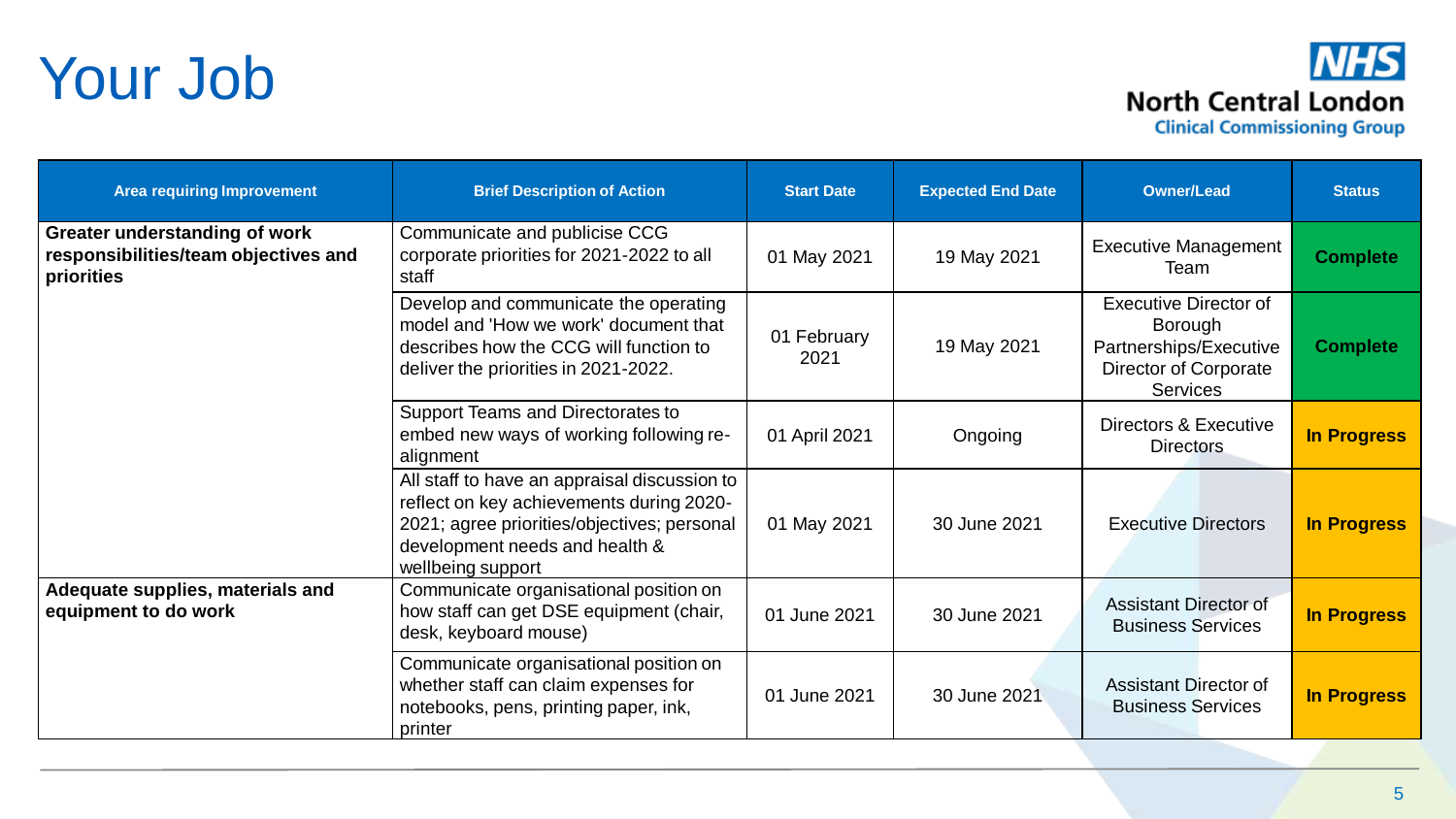### Personal Development



### **North Central London**

| <b>Area requiring</b><br><b>Improvement</b>                | <b>Brief Description of Action</b>                                                                                                                                                      | <b>Start Date</b> | <b>Expected End</b><br><b>Date</b> | <b>Owner/Lead</b>             | <b>Status</b>                    |
|------------------------------------------------------------|-----------------------------------------------------------------------------------------------------------------------------------------------------------------------------------------|-------------------|------------------------------------|-------------------------------|----------------------------------|
|                                                            | Prepare guidance and publicise requirement for managers and staff to<br>have end of year appraisal discussions/set objectives                                                           | 01 May 2021       | 31 May 2021                        | HR/OD Team                    | <b>Complete</b>                  |
| <b>Effective appraisal</b><br>discussions with<br>staff    | All staff to have an appraisal discussion to reflect on key achievements<br>during 2020-2021; agree priorities/objectives; personal development<br>needs and health & wellbeing support | 01 May 2021       | 30 June 2021                       | Executive<br><b>Directors</b> | <b>In Progress</b>               |
|                                                            | Roll out briefings for staff and managers on having effective appraisals<br>during appraisal season                                                                                     | 01 May 2021       | 30 June 2021                       | HR/OD Team                    | <b>In Progress</b>               |
| <b>Learning and</b><br><b>Development for all</b><br>staff | Identify and communicate an individual learning and development budget<br>for each member of staff and a Corporate Training budget                                                      | 01 May 2021       | 31 May 2021                        | HR/Finance                    | <b>Complete</b>                  |
|                                                            | Co-ordination and roll out of bite size learning and awareness sessions to<br>increase knowledge of CCG and system wide priorities (via subject<br>matter experts across the CCG)       | 01 May 2021       | 31 March 2022                      | HR/OD Team                    | <b>In Progress</b>               |
|                                                            | Undertake a Learning and Needs Analysis to identify organisational wide<br>capability gaps via appraisal outcomes and discussions with Executive<br><b>Directors and Directors</b>      | 01 May 2021       | 31 July 2021                       | HR/OD Team                    | <b>In Progress</b>               |
|                                                            | Update and harmonise a Learning & Development Policy, including<br>ratifying the policy via EMT and the JPG                                                                             | 01 June 2021      | 31 July 2021                       | HR/OD Team                    | <b>In Progress</b>               |
|                                                            | Roll out a Corporate Training Programme                                                                                                                                                 | 01 August 2021    | 31 March 2022                      | HR/OD Team                    | <b>Not Yet</b><br><b>Started</b> |
|                                                            | Development and Implementation of a Reciprocal Mentoring Programme                                                                                                                      | 01 July 2021      | 31 October<br>2021                 | HR/OD Team                    | <b>Not Yet</b><br><b>Started</b> |
|                                                            | Development and Implementation of a Job Shadowing Programme                                                                                                                             | 01 October 2021   | 31 December<br>2021                | HR/OD Team                    | <b>Not Yet</b><br><b>Started</b> |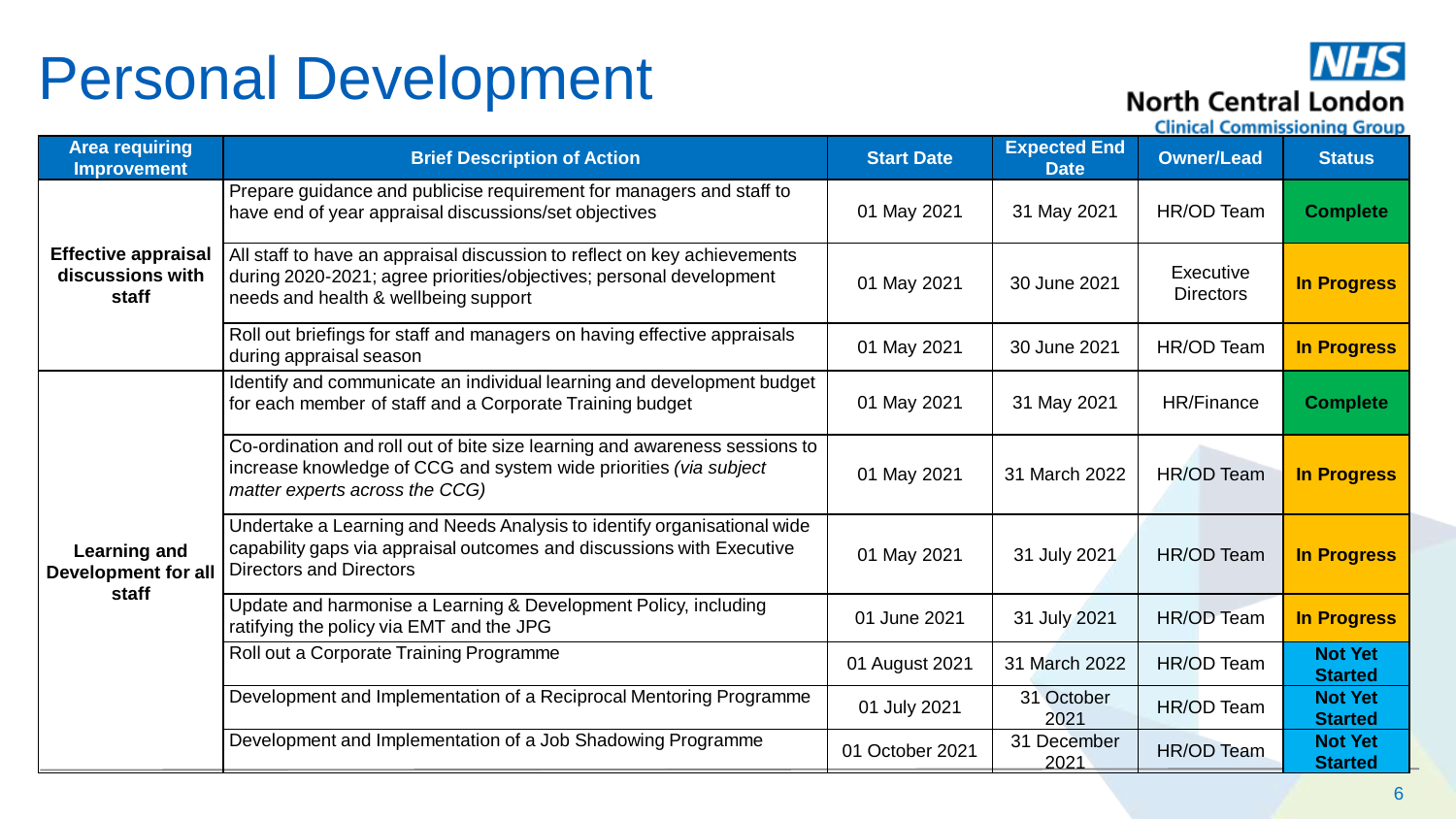## Management

### **NHS North Central London**

| <b>Area requiring</b><br><b>Improvement</b>                                                                             | <b>Brief Description of Action</b>                                                                                                                                                                                                      | <b>Start Date</b> | <b>Expected End Date</b> | <b>Owner/Lead</b>                                                                         | <b>Status</b>      |
|-------------------------------------------------------------------------------------------------------------------------|-----------------------------------------------------------------------------------------------------------------------------------------------------------------------------------------------------------------------------------------|-------------------|--------------------------|-------------------------------------------------------------------------------------------|--------------------|
|                                                                                                                         | Executive Directors to introduce and lead first 'In-<br>Conversation' event with all staff                                                                                                                                              | 29 April 2021     | 29 April 2021            | Executive<br>Directors/Communicati<br>ons & Engagement<br>Team                            | <b>Complete</b>    |
|                                                                                                                         | Publicise name, photo and portfolio of each<br>Executive Director in the 'How We Work' operating<br>model pack that has been shared with all staff                                                                                      | 19 May 2021       | 19 May 2021              | <b>Executive Director of</b><br><b>Borough Partnerships/</b><br><b>Corporate Services</b> | <b>Complete</b>    |
| <b>Publicise and</b><br>communicate members of<br>the Executive Management<br><b>Team/Strengthen</b>                    | Set up a dedicated intranet page to publicise name,<br>photo, portfolios and Bios of each Executive<br>Director and Governing Body Member                                                                                               | 01 June 2021      | 30 June 2021             | Communications &<br><b>Engagement Team</b>                                                | <b>In Progress</b> |
| communication between<br>senior management and<br>staff                                                                 | Schedule and publicise monthly 'Ask EMT' drop-in<br>sessions to allow staff to join and ask Executive<br>Directors questions during 2021-2022                                                                                           | 01 May 2021       | 31 March 2022            | Executive<br>Directors/Communicati<br>ons & Engagement<br>Team                            | <b>Complete</b>    |
|                                                                                                                         | Member of the Executive Management Team to join<br>the Joint Partnership Group meeting each month in<br>2021-2022                                                                                                                       | 01 May 2021       | 31 March 2022            | HR/OD Team                                                                                | <b>In Progress</b> |
|                                                                                                                         | Set up a dedicated intranet page to publicise name,<br>photo, portfolios and Bios of each Executive<br>Director and Governing Body Member                                                                                               | 01 May 2021       | 31 March 2022            | <b>Communications &amp;</b><br><b>Engagement Team</b>                                     | <b>In Progress</b> |
| <b>Essential skills for</b><br>manager programme to<br>strengthen line<br>management capability<br>and support to staff | Development and roll out of essential skills for<br>managers learning programme (effective appraisal<br>discussions, 1:1s, feedback models, role model<br>behaviours, HR policies and procedures health and<br>wellbeing conversations) | 29 April 2021     | 31 March 2022            | HR/OD Team                                                                                | <b>In Progress</b> |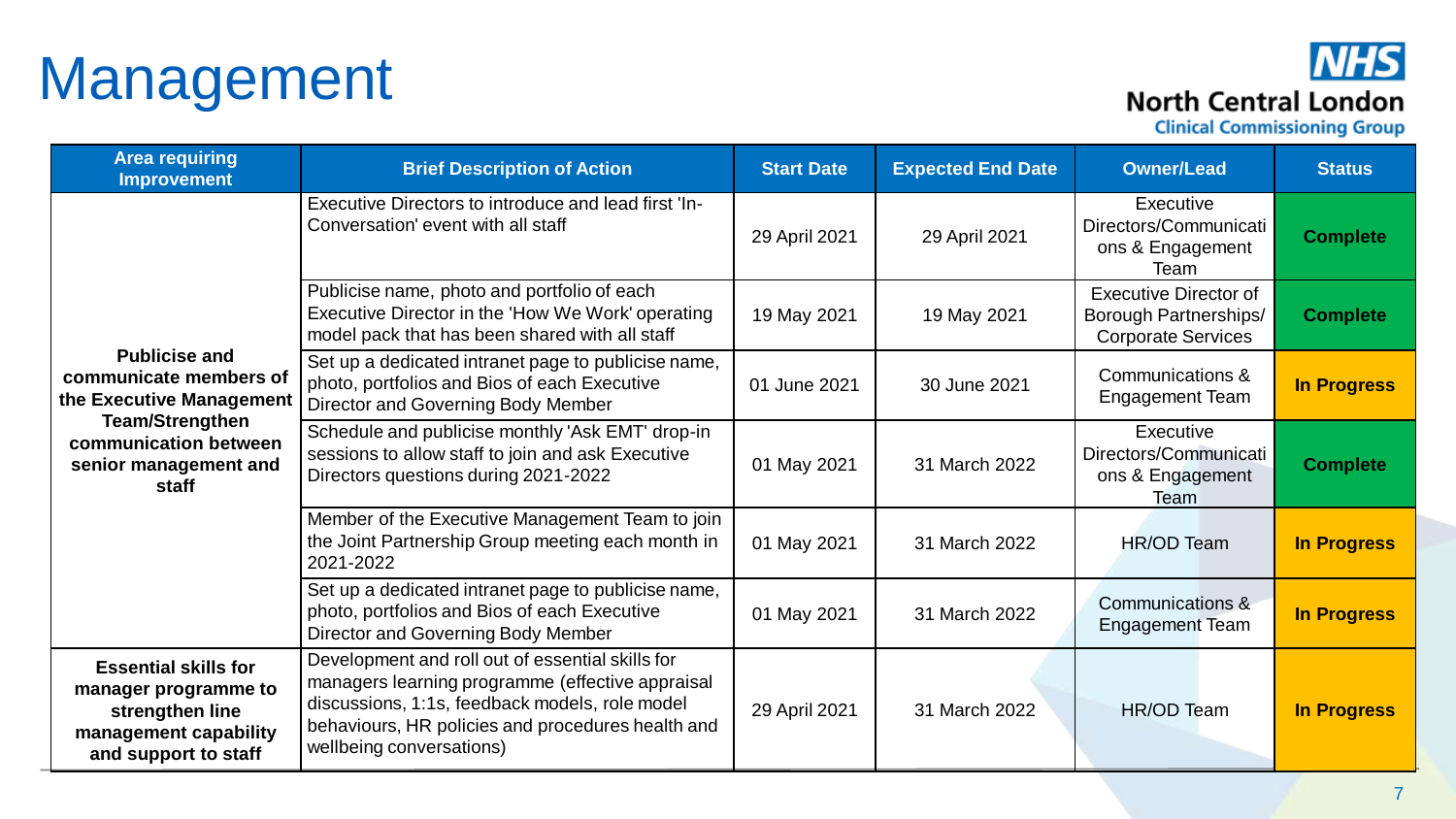## Health, Wellbeing and Safety



#### **North Central London**

| <b>Area requiring</b><br><b>Improvement</b>                                       | <b>Brief Description of Action</b>                                                                                                                                                                                                                             | <b>Start Date</b>   | <b>Expected End</b><br><b>Date</b> | <b>Owner/Lead</b>                                             | <b>Status</b>      |
|-----------------------------------------------------------------------------------|----------------------------------------------------------------------------------------------------------------------------------------------------------------------------------------------------------------------------------------------------------------|---------------------|------------------------------------|---------------------------------------------------------------|--------------------|
|                                                                                   | Safe space conversation forums for staff to share experiences and ideas<br>on initiatives to address issues and feedback to EMT                                                                                                                                | 01 August 2020      | 31 March 2022                      | <b>Diversity Network</b><br><b>Chairs</b>                     | <b>In Progress</b> |
|                                                                                   | Workshops with some managers to discuss key themes from the safe<br>space conversations and explore new ways of being, behaviours and<br>01 April 2021<br>relating to each other from different backgrounds                                                    |                     | 30 June 2021                       | <b>BAME Diversity</b><br>Network Chair/Vice-<br><b>Chairs</b> | <b>In Progress</b> |
|                                                                                   | Establish and publicise CCG values that create a more inclusive culture<br>and set standards of how to treat one another                                                                                                                                       | 01 December<br>2020 | 19 May 2021                        | HR/OD Team/<br><b>Engaging our People</b><br>Forum            | <b>Complete</b>    |
| <b>Creating a</b>                                                                 | Statement from the Accountable Officer stating a zero tolerance<br>environment of bullying and harassment                                                                                                                                                      | 01 June 2021        | 30 June 2021                       | <b>Accountable Officer</b>                                    | <b>In Progress</b> |
| culture and<br>environment<br>that is free<br>from bullying,<br>harassment<br>and | Launch the 'See ME First' Campaign which encourages all staff to show<br>their open commitment to tackling disrespect, micro-aggressions,<br>discrimination and prejudices                                                                                     | 01 May 2021         | 31 July 2021                       | <b>Diversity Network</b><br><b>Chairs/Equality Lead</b>       | <b>In Progress</b> |
|                                                                                   | Establish Speak Up Ambassadors for staff to obtain guidance if they have<br>concerns about bullying, harassment and discrimination                                                                                                                             | 01 May 2021         | 31 July 2021                       | <b>HR/Governance Team</b>                                     | <b>In Progress</b> |
|                                                                                   | discrimination   Further facilitated sessions with Executive Directors and Directors on<br>equality and value of inclusion, increase awareness and understanding of<br>cultures, cultural differences and different communities.                               | 01 June 2021        | 31 July 2021                       | <b>Executive Director of</b><br><b>Corporate Services</b>     | <b>In Progress</b> |
|                                                                                   | Roll out sessions to raise awareness and educate staff and managers on<br>key equality and inclusion areas such as micro-aggression behaviours,<br>discrimination, unconscious prejudices and supporting staff with mental<br>health and long term conditions. | 01 January 2021     | 31 March 2022                      | HR/OD<br>Team/Diversity<br><b>Network Chairs</b>              | <b>In Progress</b> |
|                                                                                   | Develop a behavioural framework which describes the<br>acceptable/unacceptable behaviours that underpin each value                                                                                                                                             | 01 June 2021        | 31 August<br>2021                  | <b>HR/OD Team/EoPF</b>                                        | <b>In Progress</b> |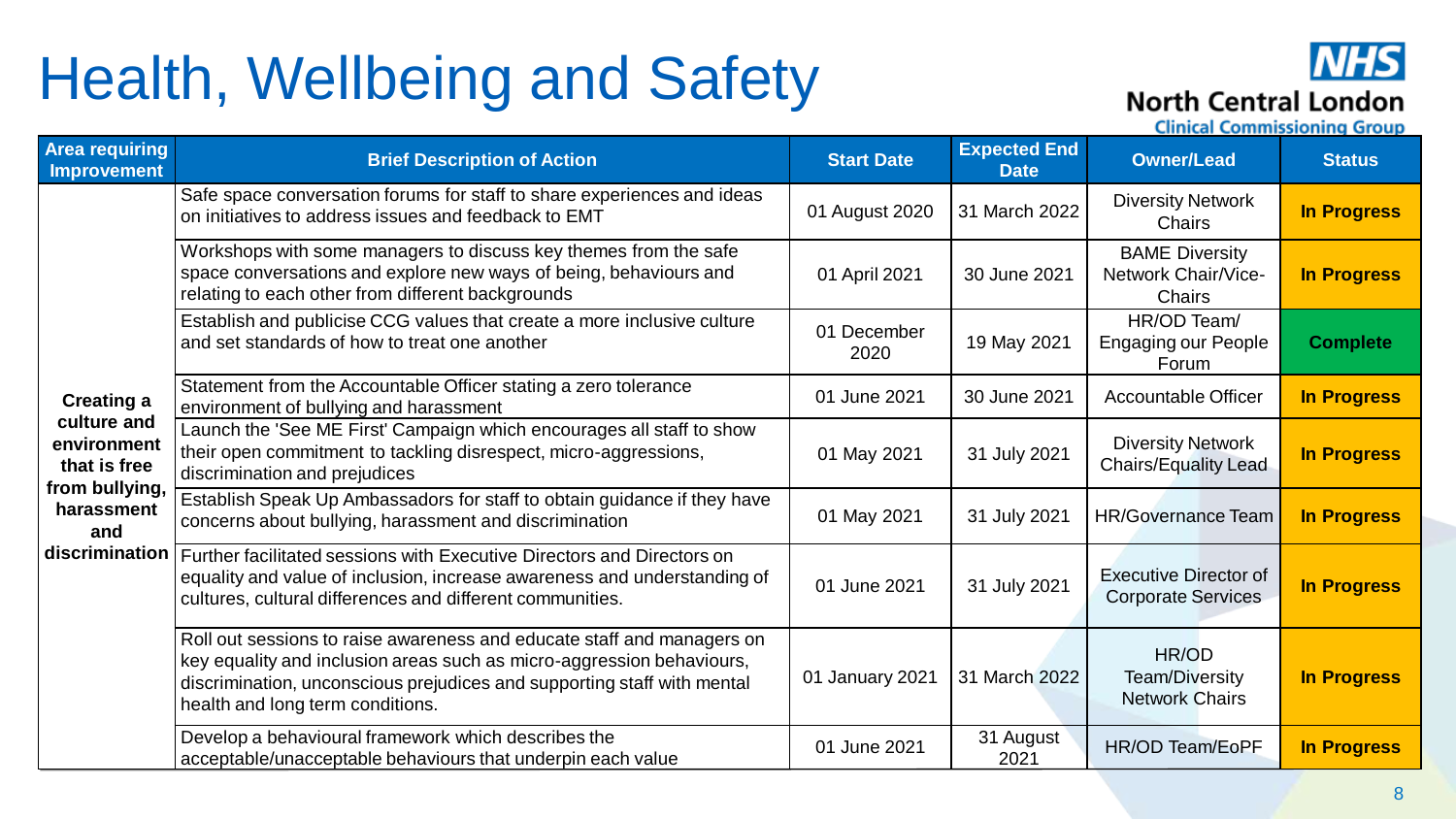## Health, Wellbeing and Safety



| <b>Area requiring</b><br><b>Improvement</b>       | <b>Brief Description of Action</b>                                                                                                                                                                                | <b>Start Date</b>   | <b>Expected End</b><br><b>Date</b> | <b>Owner/Lead</b>                                                                  | <b>Status</b>      |
|---------------------------------------------------|-------------------------------------------------------------------------------------------------------------------------------------------------------------------------------------------------------------------|---------------------|------------------------------------|------------------------------------------------------------------------------------|--------------------|
|                                                   | Bi-weekly mindfulness sessions for all staff                                                                                                                                                                      | 01 December<br>2020 | 31 March 2022                      | <b>Executive Director of</b><br><b>Corporate Services</b>                          | <b>Complete</b>    |
|                                                   | Publicise national health and wellbeing support and resources that are<br>available via NHSEI                                                                                                                     | 01 December<br>2020 | 31 March 2022                      | HR/Communications &<br><b>Engagement Team</b>                                      | <b>In Progress</b> |
|                                                   | Mental health and wellbeing reflective sessions facilitated by Tavistock<br>and Portman for staff to consider impact of the challenging times on<br>mental health and learn approaches to support self and others | 01 March 2021       | 30 April 2021                      | <b>Executive Director of</b><br><b>Corporate Services</b>                          | <b>Complete</b>    |
|                                                   | Keep Active Week to encourage staff to take time out to exercise and<br>do outdoor activities                                                                                                                     | 03 May 2021         | 09 May 2021                        | <b>Executive Director of</b><br><b>Corporate Services</b>                          | <b>Complete</b>    |
| <b>Health and</b><br><b>Wellness</b><br>Programme | Seek views and feedback from staff in relation to return to office-based<br>working and also longer term ways of working                                                                                          | 12 May 2021         | 26 May 2021                        | <b>Business Services/Comms</b><br>and Engagement Team                              | <b>Complete</b>    |
|                                                   | Publicise external wellbeing support for staff that are/have worked in front line<br>roles and staff from a BAME background on the impact of COVID                                                                | 01 June 2021        | 30 June 2021                       | HR/OD                                                                              | <b>In Progress</b> |
|                                                   | Hold a pilot week during June to support staff to take lunch breaks,<br>reducing emails and meetings out of standard office hours and reduce<br>duration of meetings by 10 minutes                                | 01 June 2021        | 30 June 2021                       | <b>Executive Director of</b><br>Corporate Services /<br>Comms & Engagement<br>Team | <b>In Progress</b> |
|                                                   | Launch Agile Working Policy and future agile/flexible working<br>arrangements                                                                                                                                     | 01 June 2021        | 31 July 2021                       | <b>Executive Director of</b><br><b>Corporate Services</b>                          | <b>In Progress</b> |
|                                                   | Establish Mental Health and Wellbeing Champions, including<br>appointments process training, publicising and communicating roles                                                                                  | 01 June 2021        | 31 July 2021                       | HR/OD Team                                                                         | <b>In Progress</b> |
|                                                   | Appoint a Health and Wellbeing Guardian in accordance with the NHS<br>People Plan                                                                                                                                 | 01 June 2021        | 31 July 2021                       | HR/OD Team                                                                         | <b>In Progress</b> |
|                                                   | Workshops for managers on how to have effective and regular health<br>and wellbeing conversations with staff                                                                                                      | 01 June 2021        | 31 August 2021                     | <b>HR/OD Team</b>                                                                  | <b>In Progress</b> |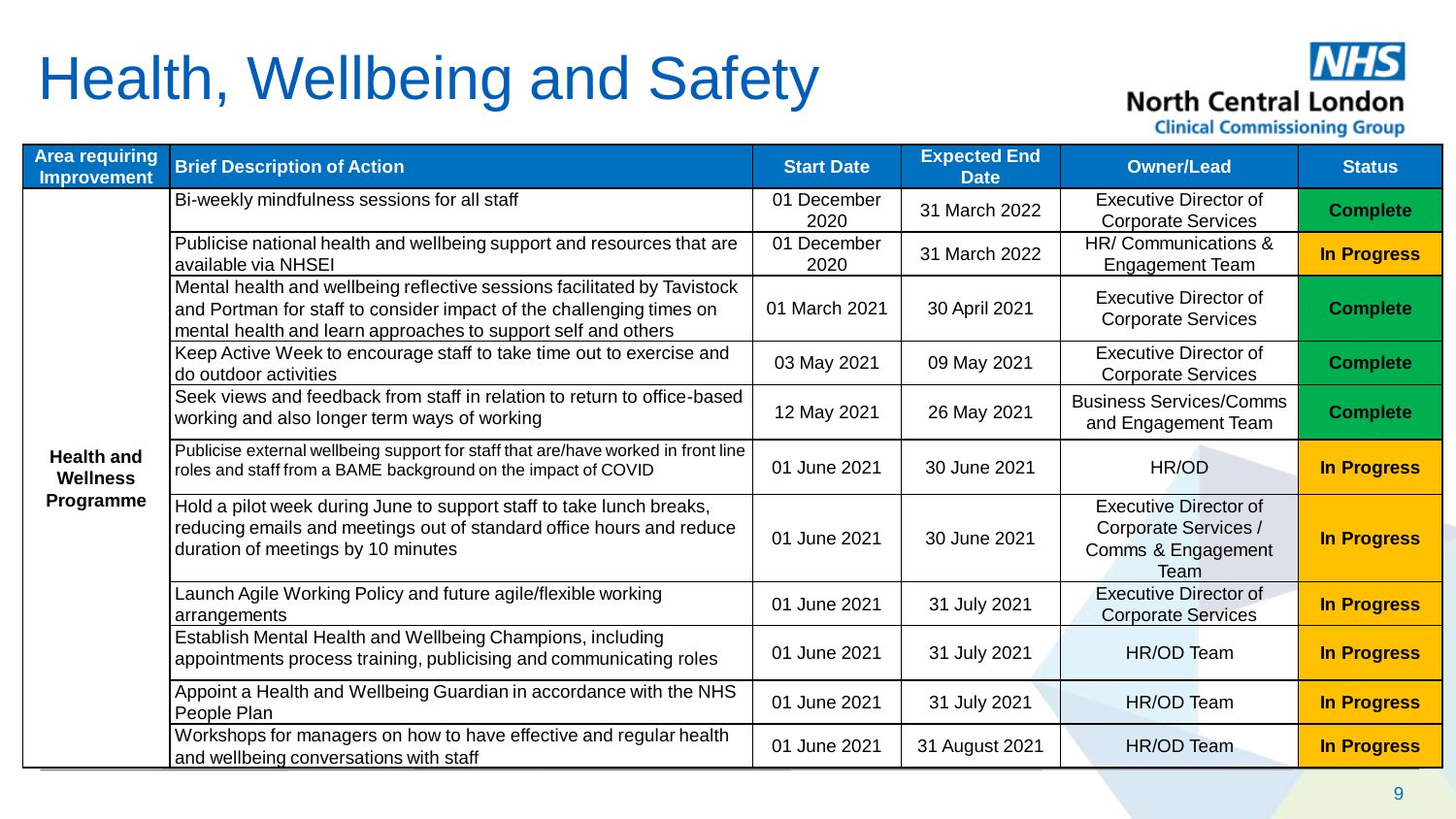### Health, Wellbeing and Safety



| <b>Area requiring</b><br><b>Improvement</b>                           | <b>Brief Description of Action</b>                                                                                                                                                          | <b>Start Date</b>  | <b>Expected End Date</b> | <b>Owner/Lead</b>                                | <b>Status</b>                    |
|-----------------------------------------------------------------------|---------------------------------------------------------------------------------------------------------------------------------------------------------------------------------------------|--------------------|--------------------------|--------------------------------------------------|----------------------------------|
| <b>Strengthen career</b><br>progression<br>opportunities for<br>staff | EMT decision that all posts to be advertised internally for 2<br>weeks in the first instance, unless exceptional reason to<br>advertise internally/externally at the same time              | 01 April 2021      | 31 March 2021            | <b>Executive Directors</b><br>and HR/OD Team     | <b>Complete</b>                  |
|                                                                       | Identify and communicate an individual learning and<br>development budget for each member of staff and a<br>Corporate Training budget to enable staff to access training<br>and development | 01 May 2021        | 31 May 2021              | HR/Finance                                       | <b>Complete</b>                  |
|                                                                       | All staff to have an appraisal discussion with their manager<br>to identify personal development needs/career planning                                                                      | 01 May 2021        | 30 June 2021             | <b>Executive Directors</b>                       | <b>In Progress</b>               |
|                                                                       | Strengthen recruitment practices to require greater diverse<br>recruitment panel membership and recruitment and<br>selection training                                                       | 01 May 2021        | 31 August 2021           | HR/OD<br>Team/Diversity<br><b>Network Chairs</b> | <b>In Progress</b>               |
|                                                                       | Strengthen recruitment processes to ensure robust and<br>comprehensive feedback to internal candidates that apply<br>for roles                                                              | 01 May 2021        | 31 August 2021           | HR/OD<br>Team/Diversity<br><b>Network Chairs</b> | <b>In Progress</b>               |
|                                                                       | Development and Implementation of a Job Shadowing<br>Programme                                                                                                                              | 01 October<br>2021 | 31 December 2021         | <b>HR/OD Team</b>                                | <b>Not Yet</b><br><b>Started</b> |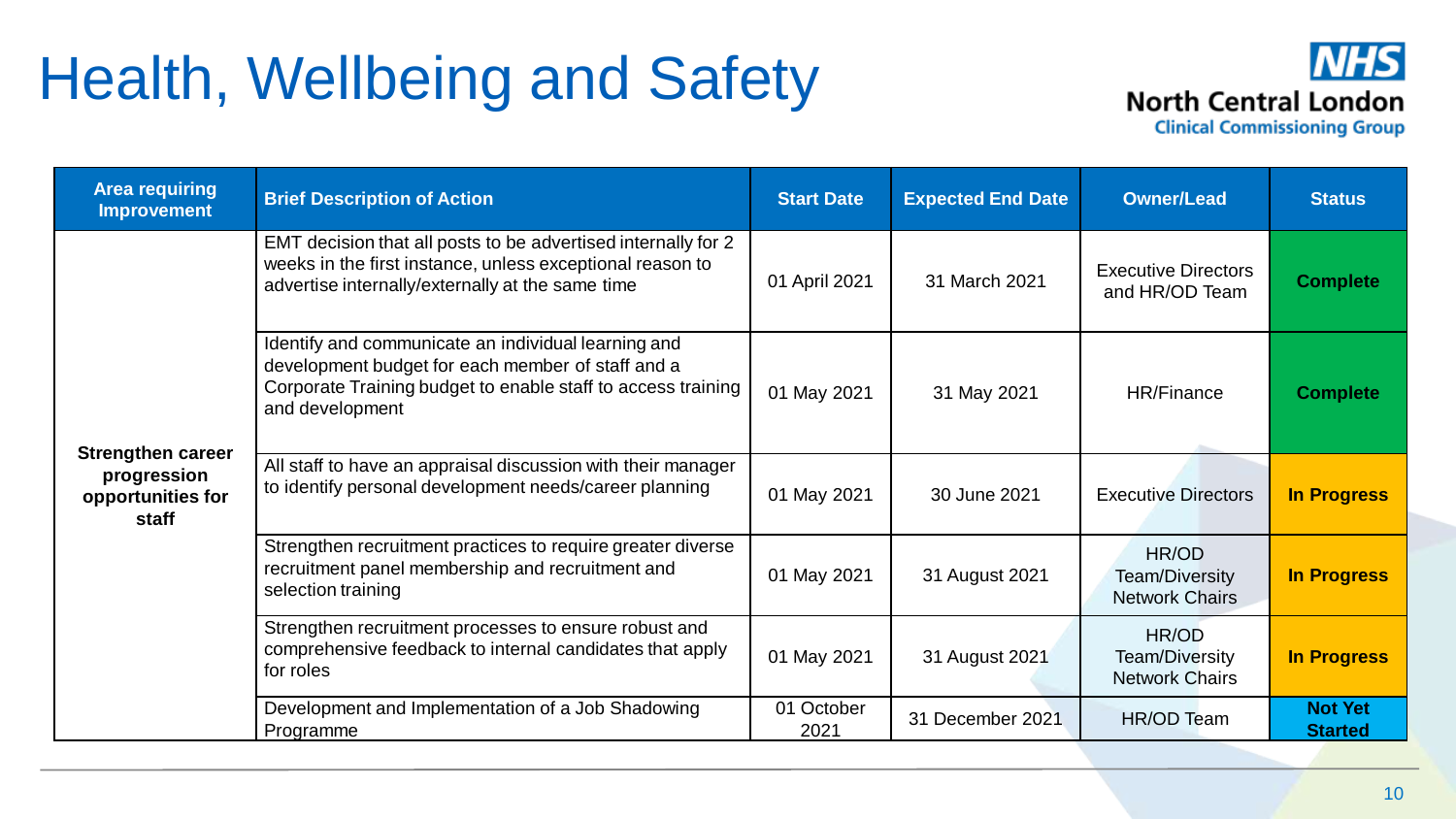# Your Organisation

### **NHS North Central London**

| <b>Area requiring</b><br><b>Improvement</b>                                        | <b>Brief Description of Action</b>                                                                                                                                  | <b>Start Date</b>   | <b>Expected End Date</b> | <b>Owner/Lead</b>                                                                         | <b>Status</b>            |
|------------------------------------------------------------------------------------|---------------------------------------------------------------------------------------------------------------------------------------------------------------------|---------------------|--------------------------|-------------------------------------------------------------------------------------------|--------------------------|
|                                                                                    | Safe space conversation forums for staff to share experiences<br>and ideas on initiatives to address issues and feedback to EMT                                     | 01 August<br>2020   | 31 March 2022            | <b>Diversity Network Chairs</b>                                                           | $\ln$<br><b>Progress</b> |
| <b>Creating a</b>                                                                  | Update and harmonise Speaking up (Whistleblowing) Policy and<br>Audit Committee to ratify the policy                                                                | 01 January<br>2021  | 31 March 2021            | <b>Governance Team</b>                                                                    | <b>Complete</b>          |
| culture and<br>environment in<br>which staff feel<br>safe to raise<br>concerns     | Communicate and publicise the Speaking up (Whistleblowing)<br>Guardians and create a dedicated intranet page for all Speaking<br>up information for staff to access | 01 May 2021         | 31 May 2021              | Governance<br>Team/Communications &<br><b>Engagement Team</b>                             | <b>Complete</b>          |
|                                                                                    | Communicate and publicise the Speaking up (Whistleblowing)<br>Policy to all staff via staff briefings and on the intranet                                           | 01 May 2021         | 31 May 2021              | Governance/Communica<br>tions & Engagement<br>Team                                        | $\ln$<br><b>Progress</b> |
|                                                                                    | Establish Speak up Ambassadors, including appointments<br>process training, publicising and communicating roles                                                     | 01 May 2021         | 31 July 2021             | <b>HR/Governance Team</b>                                                                 | $\ln$<br><b>Progress</b> |
| <b>Establish and</b><br>publicise<br>corporate<br>values, vision<br>and priorities | Communicate and publicise CCG Corporate Vision with the NCL<br><b>Integrated Care System</b>                                                                        | 01 May 2021         | 19 May 2021              | <b>Executive Management</b><br>Team                                                       | <b>Complete</b>          |
|                                                                                    | Communicate and publicise CCG corporate priorities for 2021-<br>2022 to all staff                                                                                   | 01 May 2021         | 19 May 2021              | <b>Executive Management</b><br>Team                                                       | <b>Complete</b>          |
|                                                                                    | Develop and communicate the operating model and 'How we<br>work' document that describes how the CCG will function to<br>deliver the priorities in 2021-2022.       | 01 February<br>2021 | 19 May 2021              | <b>Executive Director of</b><br><b>Borough Partnerships/</b><br><b>Corporate Services</b> | <b>Complete</b>          |
|                                                                                    | Establish and publicise CCG values                                                                                                                                  | 01 December<br>2020 | 19 May 2021              | HR/OD Team/ Engaging<br>our People Forum                                                  | <b>Complete</b>          |